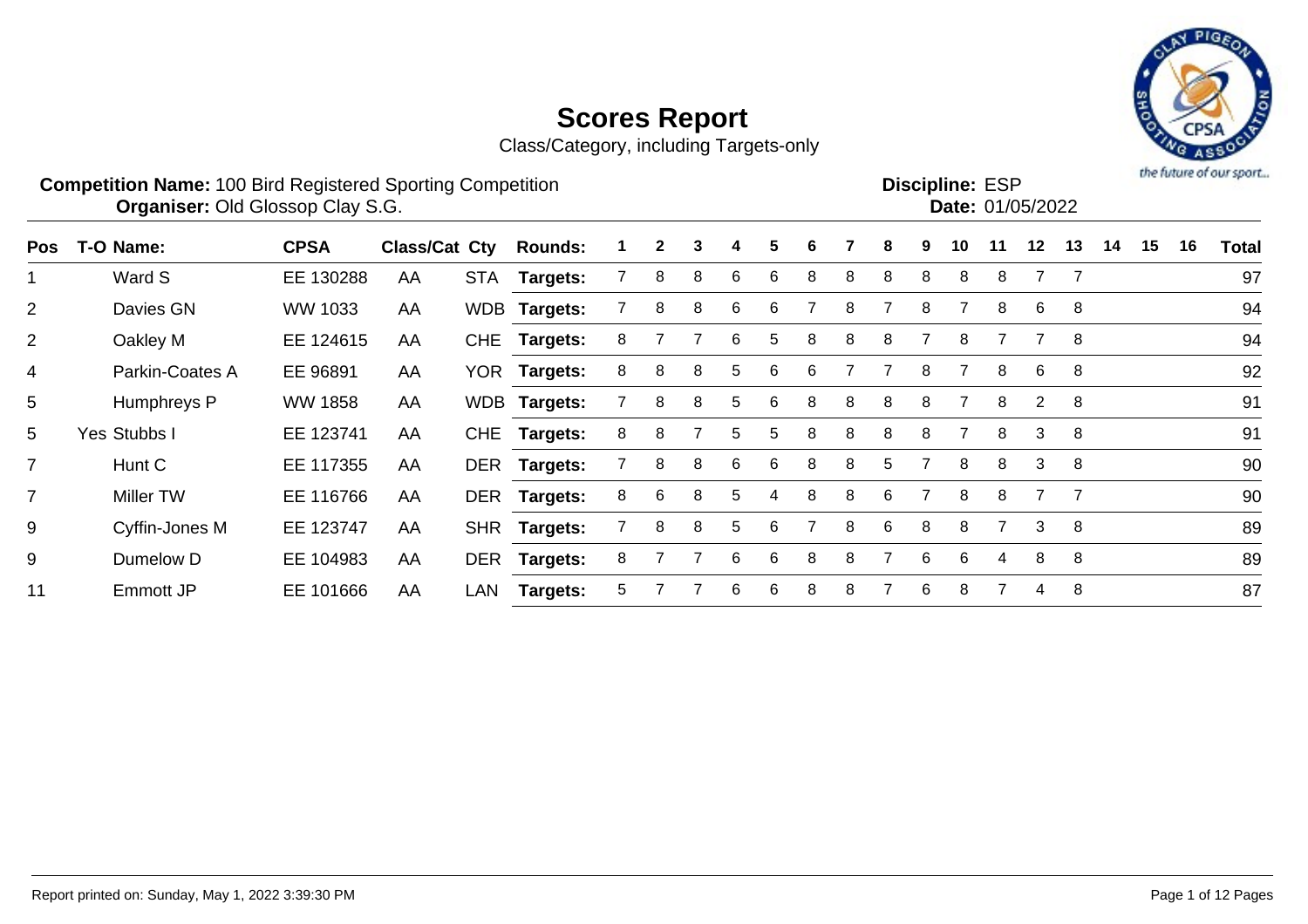Class/Category, including Targets-only



#### **Competition Name:** 100 Bird Registered Sporting Competition **EXP EXP Competition EXP Organiser:** Old Glossop Clay S.G. **Community Contract Contract Contract Contract Contract Contract Contract Contract Contract Contract Contract Contract Contract Contract Contract Contract Contract Contract Contract Contr**

**Discipline: ESP<br>
<b>Date:** 01/05/2022

| <b>Pos</b>     | T-O Name:        | <b>CPSA</b> | Class/Cat Cty |            | <b>Rounds:</b>  |   | $\mathbf{2}$ | 3 | 4 | 5 | 6 |   | 8 | 9 | 10 |                | 12             | 13             | 14 | 15 | 16 | <b>Total</b> |
|----------------|------------------|-------------|---------------|------------|-----------------|---|--------------|---|---|---|---|---|---|---|----|----------------|----------------|----------------|----|----|----|--------------|
|                | Moss FA          | EE 69625    | A             | <b>CHE</b> | Targets:        | 8 | 8            | 8 | 6 | 6 |   |   |   | 8 |    | 8              |                |                |    |    |    | 94           |
| $\overline{2}$ | Yes Hardy J      | EE 134215   | A             |            | YOR Targets:    | 8 |              | 8 | 5 | 5 | 8 | 8 | 8 | 8 | 6  | 8              | 6              | 8              |    |    |    | 93           |
| 3              | Waterman N       | EE 83554    | $\mathsf{A}$  | <b>CHE</b> | <b>Targets:</b> |   | 8            | 8 |   | 5 | 8 | 8 |   | 8 |    | 8              | 6              |                |    |    |    | 91           |
| 4              | Yes Booth T      | EE 124132   | A             |            | YOR Targets:    | 8 | 8            | 8 | 4 | 4 | 8 | 8 | 6 | 6 | 7  | 8              | 4              | -8             |    |    |    | 87           |
| 5              | Yes Bate P       | EE 85393    | $\mathsf{A}$  |            | DER Targets:    |   |              | 8 | 4 | 3 | 8 | 8 |   |   | 8  | 8              | $\mathbf{2}$   | 8              |    |    |    | 85           |
| 5              | Davies G         | EE 140600   | A             |            | DER Targets:    | 6 |              | 8 | 6 | 5 | 8 |   | 6 | 8 | 5  | $\overline{7}$ | 4              | -8             |    |    |    | 85           |
| 5              | Yes Humphreys RJ | EE 116152   | $\mathsf{A}$  |            | WAL Targets:    |   | 8            | 8 | 4 | 5 |   | 8 | 8 |   | 5  |                | 3              | -8             |    |    |    | 85           |
| 8              | Read AJ          | EE 64203    | A             |            | DER Targets:    |   | 8            | 4 | 4 | 5 |   |   |   | 8 | 6  | 7              | 6              | -8             |    |    |    | 84           |
| 9              | Barnes AC        | EE 119611   | A             |            | DER Targets:    | 5 | 8            |   | 5 | 5 | 6 |   | 8 | 6 | 6  | 8              | 4              | -8             |    |    |    | 83           |
| 10             | Sutton D         | EE 138882   | A             | <b>CHE</b> | <b>Targets:</b> | 8 |              | 8 | 4 | 4 | 5 | 8 | 6 | 6 |    | 5.             | $\overline{7}$ | -7             |    |    |    | 82           |
| 11             | Woodward A       | EE 132761   | A             | <b>CHE</b> | <b>Targets:</b> |   |              | 5 | 3 | 5 |   | 8 |   | 5 | 6  | 8              | 4              | -8             |    |    |    | 80           |
| 12             | Yes Griffith MP  | EE 135017   | A             |            | YOR Targets:    |   | 8            | 6 | 4 | 6 | 8 | 6 | 8 | 6 | 5  |                |                | $\overline{7}$ |    |    |    | 79           |
| 13             | Hart R           | EE 131982   | A             | <b>NOT</b> | <b>Targets:</b> | 5 | 8            | 8 | 4 |   | 6 |   | 6 | 8 | 6  | 8              | 2              | - 7            |    |    |    | 76           |
| 14             | Farmer GP        | EE 135574   | A             | LAN        | <b>Targets:</b> |   | 5            | 8 |   | 4 | 5 |   |   | 4 | 8  | 5              | 3              | 5              |    |    |    | 72           |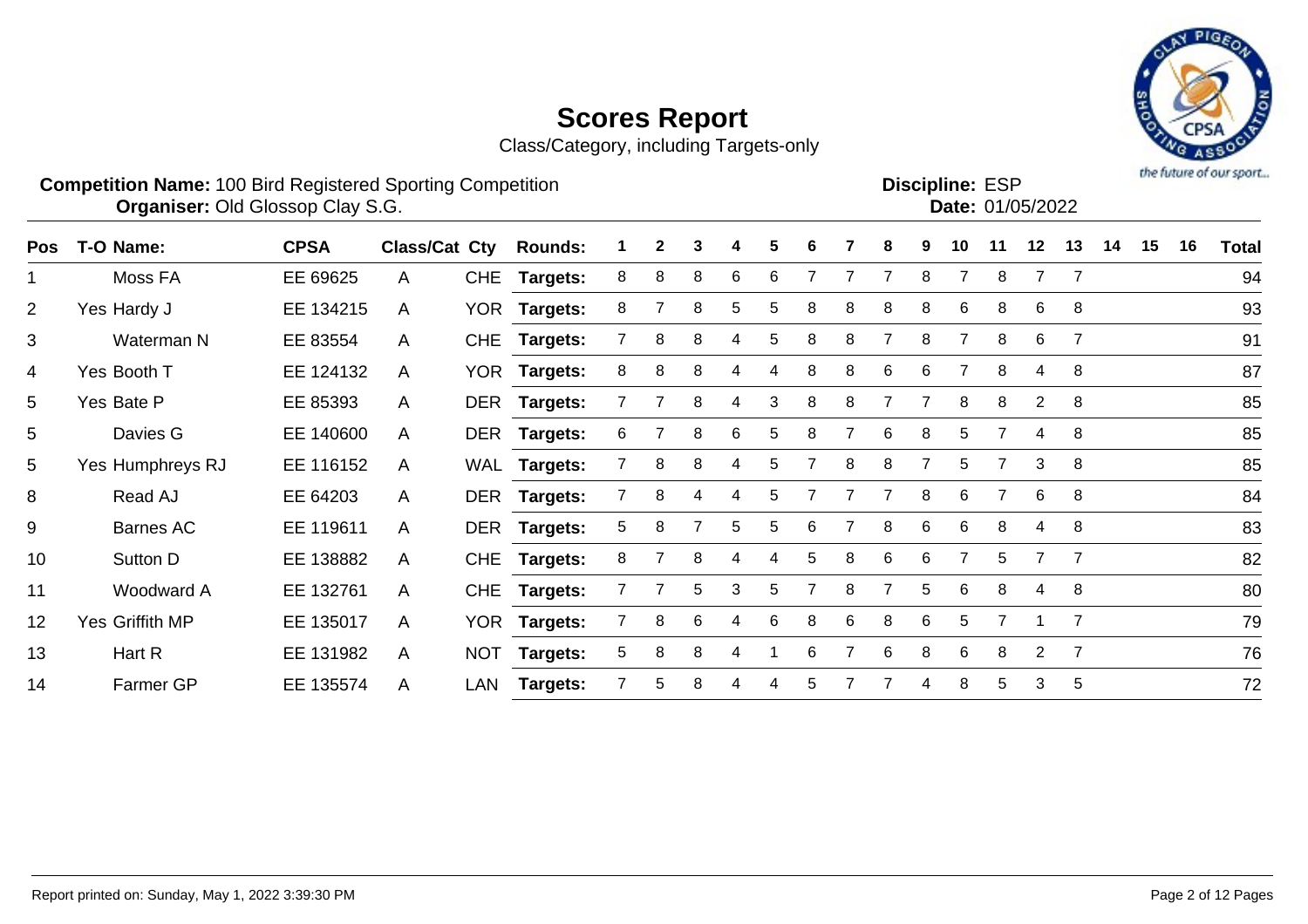Class/Category, including Targets-only



**Competition Name:** 100 Bird Registered Sporting Competition **EXP EXP Competition EXP Organiser:** Old Glossop Clay S.G. **Community Contract Contract Contract Contract Contract Contract Contract Contract Contract Contract Contract Contract Contract Contract Contract Contract Contract Contract Contract Contr** 

Discipline: FSP

| אווווו <del>ט</del> . בטר |                  |
|---------------------------|------------------|
|                           | Date: 01/05/2022 |
|                           |                  |

| Pos            | T-O Name:        | <b>CPSA</b> | <b>Class/Cat Cty</b> |            | <b>Rounds:</b>  | 1              | $\mathbf{2}$ | 3               | 4 | 5 | 6 |                | 8              | 9              | 10             | 11             | 12              | 13             | 14 | 15 | 16 | <b>Total</b> |
|----------------|------------------|-------------|----------------------|------------|-----------------|----------------|--------------|-----------------|---|---|---|----------------|----------------|----------------|----------------|----------------|-----------------|----------------|----|----|----|--------------|
| $\mathbf{1}$   | Dale LJ          | EE 126669   | B                    | <b>STA</b> | <b>Targets:</b> | 6              | 8            | $\overline{7}$  | 5 | 6 | 8 | $\overline{7}$ | 8              | $\overline{7}$ | 8              | 7              | $6\phantom{1}6$ | $\overline{7}$ |    |    |    | 90           |
| $\overline{2}$ | Jones A          | EE 113535   | B                    | <b>WAL</b> | <b>Targets:</b> | $\overline{7}$ |              | 8               | 4 | 5 |   |                | 7              | 8              | 6              | $\overline{7}$ |                 | 8              |    |    |    | 88           |
| 3              | Dale JK          | EE 128989   | В                    | <b>STA</b> | Targets:        | 8              | 8            | 8               | 6 | 4 |   |                | 8              | 8              | 5              | 8              | 4               | 6              |    |    |    | 87           |
| 4              | <b>Tickle C</b>  | EE 142524   | В                    | <b>LAN</b> | Targets:        | 6              | 8            | 5               | 5 | 4 | 7 | 8              | 5              | 8              | 6              | 8              | $\overline{7}$  | 8              |    |    |    | 85           |
| 5              | Yes Dixon AL     | EE 123921   | B.                   |            | DER Targets:    | 6              | 8            | 7               | 6 | 3 | 8 | 7              | 6              | $6\phantom{1}$ | 8              | 8              | 3               | $\overline{7}$ |    |    |    | 83           |
| 5              | Thompson B       | EE 85282    | B                    |            | YOR Targets:    | 8              | 8            | $\overline{7}$  | 6 | 4 | 5 | 6              | $\overline{7}$ | 5              | 6              | 8              | 5               | 8              |    |    |    | 83           |
| $\overline{7}$ | Colclough M      | EE 126474   | B                    | <b>CHE</b> | <b>Targets:</b> | 8              | 7            | 5               | 5 | 5 | 6 | 8              | 6              | $\,6$          | $\overline{7}$ | $\overline{7}$ | 4               | 6              |    |    |    | 80           |
| $\overline{7}$ | Cooper J         | EE 145923   | B*                   |            | DER Targets:    | 8              | 8            | 8               | 3 | 5 | 6 | 5              | $\overline{7}$ | 6              | $\overline{7}$ | 5              | 6               | 6              |    |    |    | 80           |
| $\overline{7}$ | Yes Hough S      | EE 113044   | В                    | <b>CHE</b> | <b>Targets:</b> | $\overline{7}$ | 8            | $5\phantom{.0}$ | 3 | 6 |   | 6              | 6              | 6              |                | 6              |                 | 6              |    |    |    | 80           |
| 10             | Yes Farrell M    | EE 132753   | B                    | <b>CHE</b> | Targets:        | 5              | 6            | 8               | 3 | 3 | 8 | 8              | 8              | 5              | 6              | 6              | 4               | 8              |    |    |    | 78           |
| 11             | <b>Platts DA</b> | EE 145193   | B                    | <b>DER</b> | <b>Targets:</b> | 6              | 6            |                 | 4 | 3 | 8 | 6              | 6              | 6              | 7              | 7              | 5               | 6              |    |    |    | 77           |
| 12             | Hall D           | EE 127786   | B                    |            | DER Targets:    | 5              | 3            | $6\phantom{1}6$ | 6 | 3 | 8 | $\overline{7}$ | $\overline{7}$ | 8              | 4              | 7              | 5               | $\overline{7}$ |    |    |    | 76           |
| 13             | Dunn R           | EE 141107   | B                    | LAN        | <b>Targets:</b> | $\overline{7}$ | 8            | $\overline{7}$  | 6 | 3 | 6 | 6              | $\overline{7}$ | 3              | 8              | $\overline{7}$ | 4               | 3              |    |    |    | 75           |
| 13             | Yes Gallagher J  | EE 107984   | B                    | LAN        | <b>Targets:</b> | $\overline{7}$ | 7            | 5               | 4 | 6 | 7 | $\overline{7}$ | 7              | 8              | 4              | 4              | 4               | 5              |    |    |    | 75           |
| 13             | Yes Humphreys DI | EE 104234   | B                    | <b>WAL</b> | <b>Targets:</b> | $\overline{7}$ | 5            | 5               | 4 | 6 | 5 | 7              | 6              | 7              | 6              | 6              | 3               | 8              |    |    |    | 75           |
| 13             | Newton I         | EE 141122   | B.                   | LAN        | <b>Targets:</b> | 8              | 7            | 7               | 6 | 6 | 7 | 4              | 6              | $\overline{7}$ | 5              | 5              | 2               | 5              |    |    |    | 75           |
| 13             | Wildig SW        | EE 90934    | B                    |            | YOR Targets:    | $\mathbf{7}$   | 8            | $\overline{7}$  | 0 | 5 | 6 | 8              | 5              | 6              | 6              | 5              | 5               | $\overline{7}$ |    |    |    | 75           |
| 18             | <b>Miller KT</b> | EE 118545   | B                    | <b>DER</b> | Targets:        | 6              | 4            |                 | 4 | 3 | 8 | 6              | 6              | 5              |                | 7              | 4               | $\overline{7}$ |    |    |    | 74           |
| 19             | Yes Holt S       | EE 127339   | B                    | <b>YOR</b> | <b>Targets:</b> | 6              | 6            |                 | 5 | 6 | 5 |                | 5              | 5              | 6              | 6              | 4               | 5              |    |    |    | 73           |
|                |                  |             |                      |            |                 |                |              |                 |   |   |   |                |                |                |                |                |                 |                |    |    |    |              |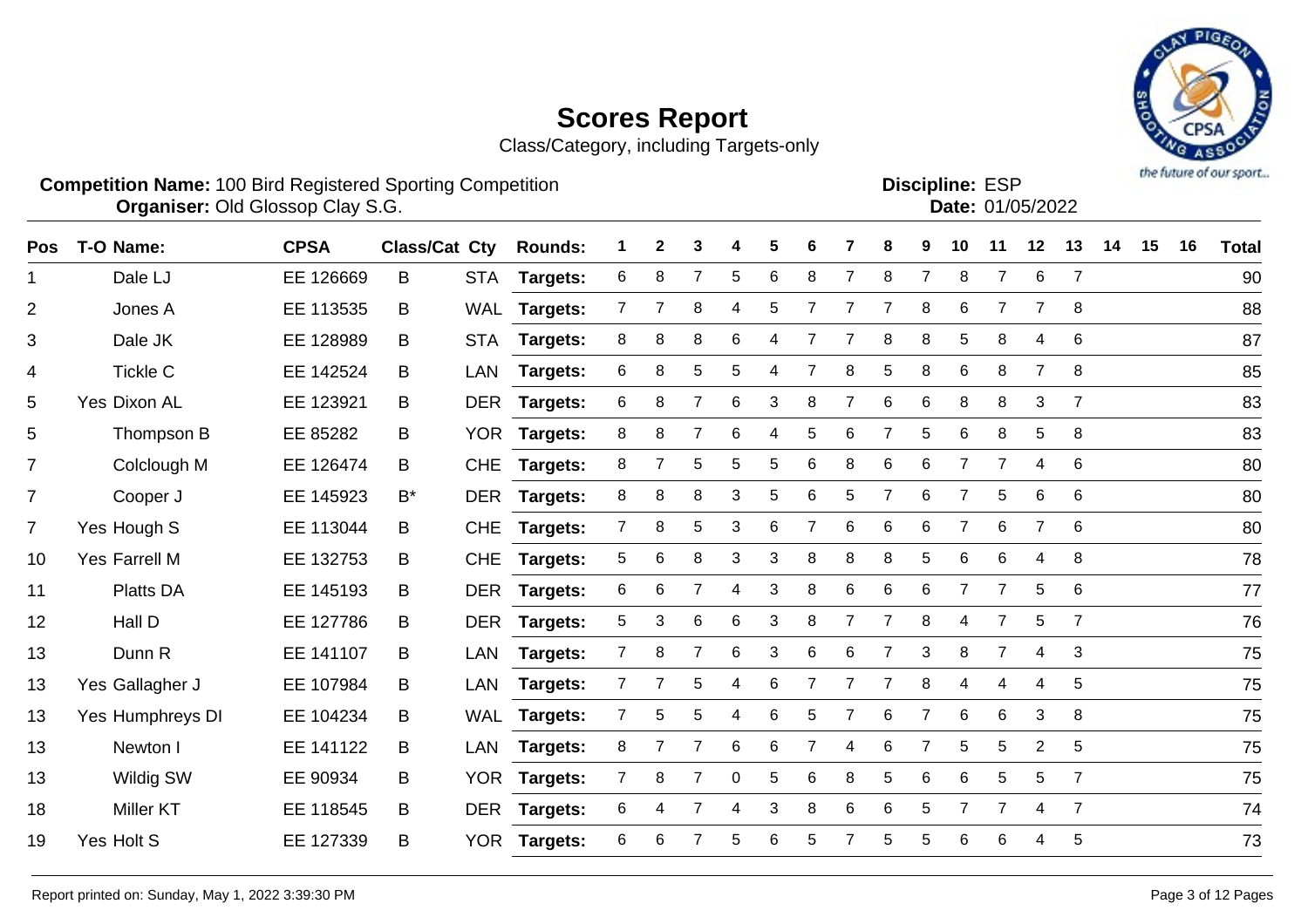

|    | <b>Competition Name: 100 Bird Registered Sporting Competition</b><br><b>Organiser: Old Glossop Clay S.G.</b> |             |     |                              |  |  |  |                           | <b>Discipline: ESP</b><br><b>Date: 01/05/2022</b> |     |  |                                        | the future of our sport |
|----|--------------------------------------------------------------------------------------------------------------|-------------|-----|------------------------------|--|--|--|---------------------------|---------------------------------------------------|-----|--|----------------------------------------|-------------------------|
|    | Pos T-O Name:                                                                                                | <b>CPSA</b> |     | <b>Class/Cat Cty Rounds:</b> |  |  |  |                           |                                                   |     |  | 1 2 3 4 5 6 7 8 9 10 11 12 13 14 15 16 | Total                   |
| 19 | Wiseman A                                                                                                    | EE 132244   | - B | YOR Targets:                 |  |  |  | 6 7 5 4 5 7 6 6 4 7 7 4 5 |                                                   |     |  |                                        | 73                      |
| 21 | Yes Barnes NJ                                                                                                | EE 119618   | -B  | DER Targets:                 |  |  |  | 6 6 4 4 5 7 7 6 6 3 7 5 4 |                                                   |     |  |                                        | 70                      |
| 22 | <b>Richardson NR</b>                                                                                         | EE 140516   | B   | YOR Targets:                 |  |  |  | 5 7 7 6 3 7 8 5 4         |                                                   | 544 |  |                                        | 66                      |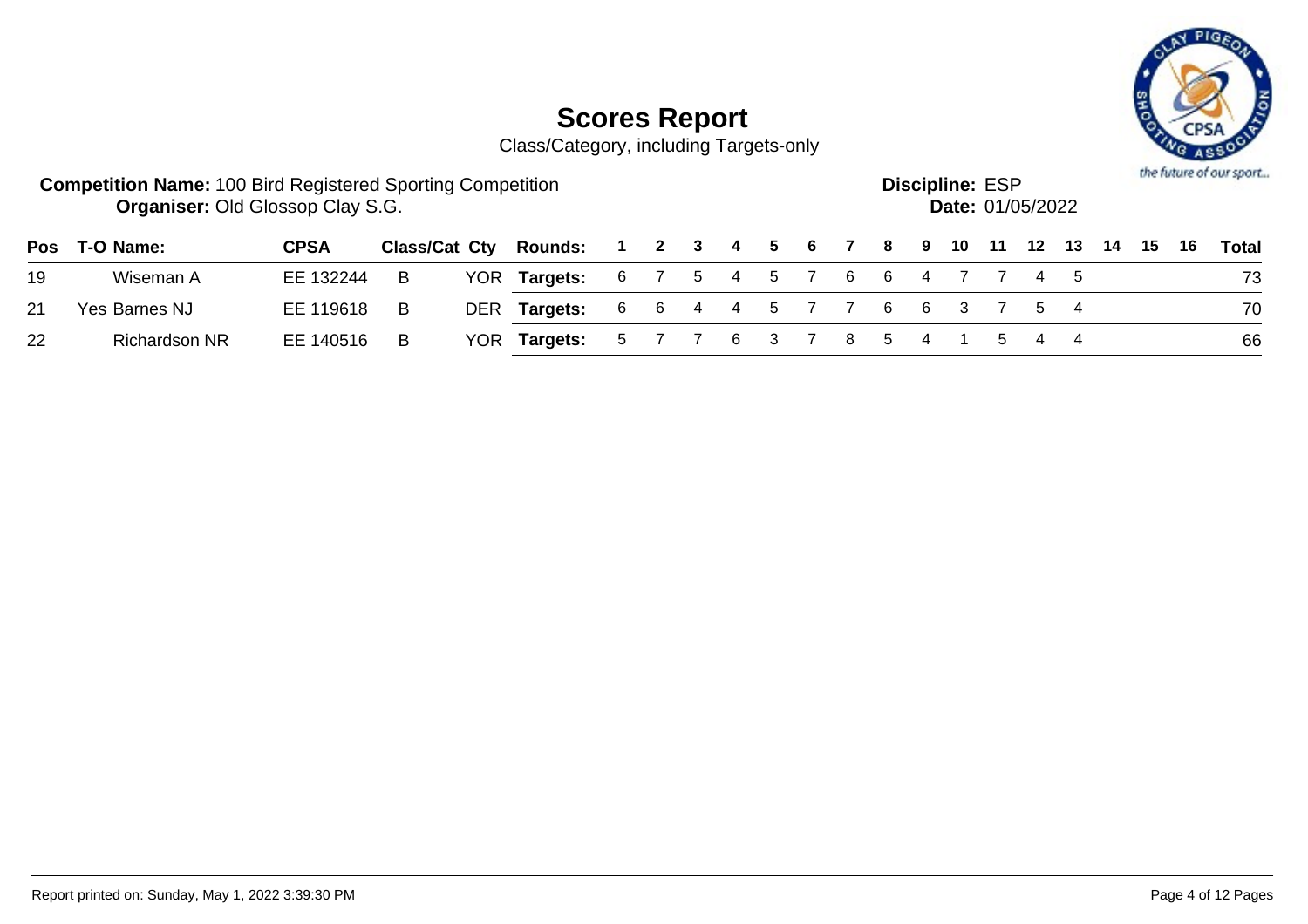Class/Category, including Targets-only



#### **Competition Name:** 100 Bird Registered Sporting Competition **EXP EXP Competition EXP Organiser:** Old Glossop Clay S.G. **Community Contract Contract Contract Contract Contract Contract Contract Contract Contract Contract Contract Contract Contract Contract Contract Contract Contract Contract Contract Contr**

**Discipline:**

| וט∟ .סטוווועו |                  |
|---------------|------------------|
|               | Date: 01/05/2022 |
|               |                  |

| <b>Pos</b>   | T-O Name:          | <b>CPSA</b> | <b>Class/Cat Cty</b> |            | <b>Rounds:</b>  |                | $\mathbf{2}$ | 3              |                | 5              | 6              |                | 8              | 9              | 10             | 11             | 12             | 13             | 14 | 15 | 16 | <b>Total</b> |
|--------------|--------------------|-------------|----------------------|------------|-----------------|----------------|--------------|----------------|----------------|----------------|----------------|----------------|----------------|----------------|----------------|----------------|----------------|----------------|----|----|----|--------------|
| $\mathbf 1$  | Cockerham J        | EE 144605   | $\mathsf{C}$         |            | YOR Targets:    | $\mathbf{7}$   | 8            | $\overline{7}$ | 5              | 5              | 7              | 7              | 6              | $\overline{7}$ | 5              | 7              | 4              | $\overline{7}$ |    |    |    | 82           |
| $\mathbf{1}$ | Firn WJ            | EE 139478   | C                    | <b>YOR</b> | <b>Targets:</b> | $\overline{7}$ | 8            | 7              | 4              | 4              | 7              | 6              | 7              | 5              | 6              | 8              |                | 6              |    |    |    | 82           |
| 3            | Cadwell D          | EE 144710   | C                    | <b>DER</b> | Targets:        | $\overline{7}$ |              | 6              | 5              | 3              |                | 6              | 6              | 6              | $\overline{7}$ | 8              | 4              | 8              |    |    |    | 80           |
| 4            | Nolan <sub>S</sub> | EE 144519   | C                    | <b>LAN</b> | Targets:        |                |              | 8              | 5              | 5              | 7              | 8              | 7              | 5              | 5              | 6              |                | $\overline{7}$ |    |    |    | 78           |
| 5            | Gombos P           | EE 87693    | C                    | LAN        | Targets:        | 6              | 7            | 7              | 3              | 5              | 5              | 6              | 6              | 6              | 7              | 8              | 4              | $\overline{7}$ |    |    |    | 77           |
| 6            | <b>Boydell GJ</b>  | EE 97589    | C                    | LAN        | <b>Targets:</b> | 6              |              | 5              | 5              | 4              | $\overline{7}$ | 6              | 4              | $\,6$          | 6              | 6              | 3              | $\overline{7}$ |    |    |    | 72           |
| 6            | Yes Bratt AC       | EE 139378   | C                    | <b>CHE</b> | <b>Targets:</b> | $\overline{7}$ | 8            | 6              | $\overline{c}$ | 6              | 5              |                | $\mathbf 5$    | 6              | 6              | 6              | $\overline{2}$ | 6              |    |    |    | 72           |
| 8            | Wragg D            | EE 34044    | C                    | <b>DER</b> | <b>Targets:</b> | 4              |              | 7              | 4              | 4              | 4              | 8              | 6              | 6              | $\overline{2}$ | $\overline{7}$ | 4              | 8              |    |    |    | 71           |
| 9            | Yes Baguley P      | EE 106136   | C                    | <b>CHE</b> | Targets:        | 4              |              | $\overline{7}$ | 4              | 3              | 4              | 4              | 6              | 5              | 6              | 8              | 4              | 8              |    |    |    | 70           |
| 9            | <b>Buckley SJW</b> | EE 143716   | C                    | LAN        | Targets:        | $\overline{7}$ |              | $\,6$          | 3              | 5              | 8              |                | 5              | 5              | 4              | 6              | $\overline{0}$ | $\overline{7}$ |    |    |    | 70           |
| $9\,$        | Daw J              | EE 142281   | C                    | LAN        | Targets:        | 6              | 6            |                | 5              | 3              | 6              |                | 6              |                | 3              | 5              | 3              | 6              |    |    |    | 70           |
| 9            | <b>Highley DA</b>  | EE 140213   | C                    | <b>YOR</b> | Targets:        | 6              |              | 2              | 5              | 2              | 7              | 5              | 8              | 7              | 6              | 6              | 4              | 5              |    |    |    | 70           |
| 13           | Yes Hill G         | EE 119048   | C                    | <b>LAN</b> | Targets:        | 6              | 8            | $\sqrt{5}$     | 4              | $\overline{2}$ | 5              | 5              | 6              | 4              | 4              | 5              | 8              | $\overline{7}$ |    |    |    | 69           |
| 14           | <b>Heaford JNT</b> | EE 142346   | C                    | <b>CHE</b> | <b>Targets:</b> | 4              | 5            | 8              | $\overline{2}$ | 5              | 5              | 6              | $\overline{7}$ | 5              | 5              | $\overline{7}$ | $\overline{2}$ | $\overline{7}$ |    |    |    | 68           |
| 15           | Allcock SJ         | EE 145066   | C                    |            | DER Targets:    | 5              | 8            | 7              | 4              | 6              | 8              | $\overline{7}$ | 5              | 3              | 1              | 6              | $\mathbf 0$    | 6              |    |    |    | 66           |
| 16           | Hill P             | EE 119047   | C                    | <b>LAN</b> | Targets:        | 5              | 6            | 6              | 4              | 5              | 8              | 6              | 4              | 3              | 3              | 6              | 3              | 6              |    |    |    | 65           |
| 17           | Haworth P          | EE 125393   | C                    | LAN        | Targets:        | 6              | 6            | 4              | 3              | 5              | 8              | 6              | 6              | 3              | $\overline{2}$ | 4              | 4              | 7              |    |    |    | 64           |
| 17           | Samworth A         | EE 142272   | C                    | <b>CHE</b> | <b>Targets:</b> | 5              | 7            | 5              | $\overline{2}$ | 6              | 7              | 6              | $\overline{7}$ | 3              | 3              | 4              | 3              | 6              |    |    |    | 64           |
| 19           | Evans K            | EE 89050    | C                    | <b>DER</b> | <b>Targets:</b> | 4              | 5            |                | 4              |                | 5              | 8              | 5              | 6              | 3              | 5              |                | 8              |    |    |    | 62           |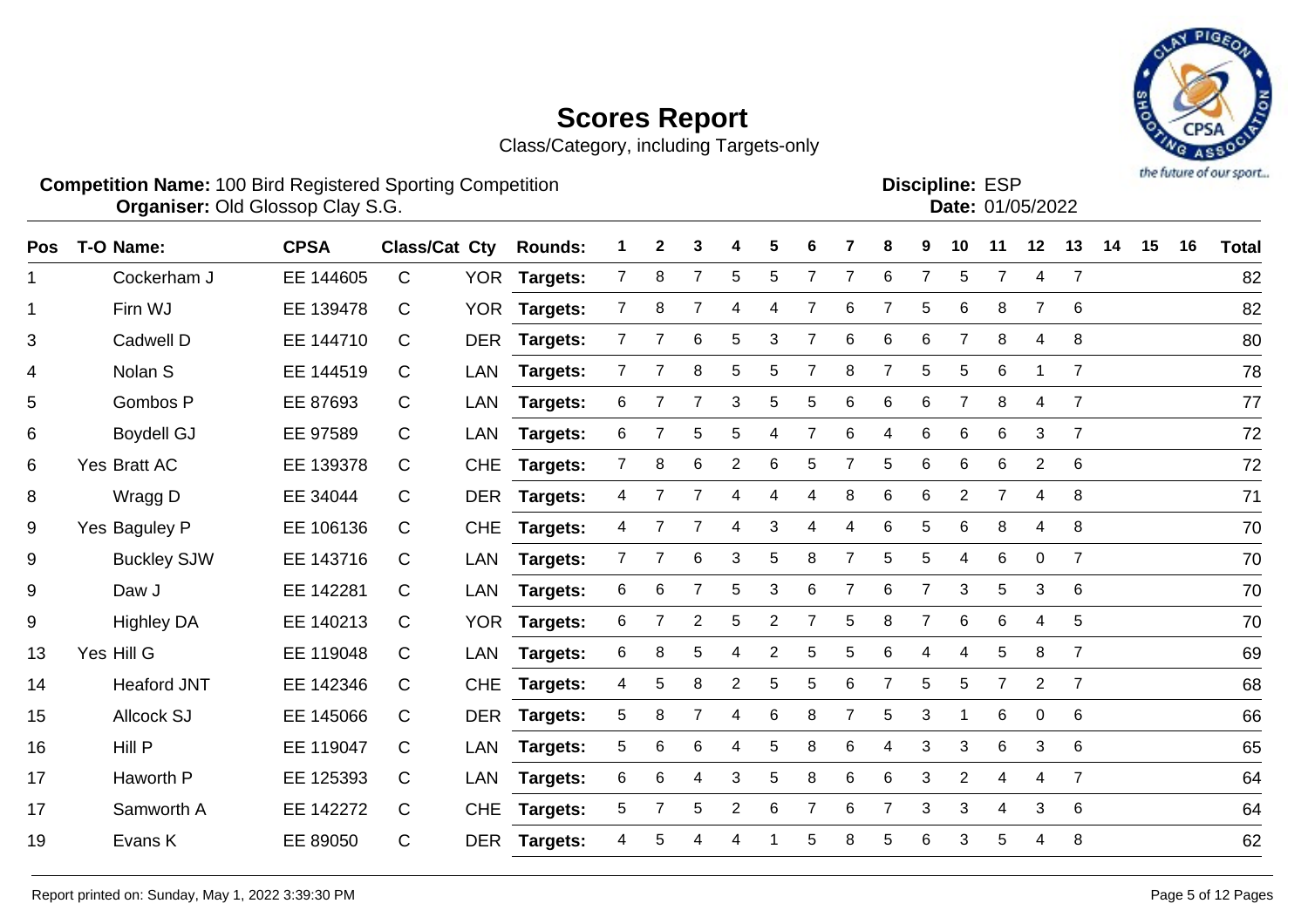

|     | <b>Competition Name: 100 Bird Registered Sporting Competition</b><br><b>Organiser: Old Glossop Clay S.G.</b> |             |                      |            |                |    |              |   |   |             |    |               | <b>Discipline: ESP</b><br><b>Date: 01/05/2022</b> |   |    |    |                      |     |    | the future of our sport |    |       |
|-----|--------------------------------------------------------------------------------------------------------------|-------------|----------------------|------------|----------------|----|--------------|---|---|-------------|----|---------------|---------------------------------------------------|---|----|----|----------------------|-----|----|-------------------------|----|-------|
| Pos | T-O Name:                                                                                                    | <b>CPSA</b> | <b>Class/Cat Cty</b> |            | <b>Rounds:</b> |    | $\mathbf{2}$ | 3 | 4 | 5.          | 6  |               | 8                                                 | 9 | 10 | 11 | $12 \,$              | 13  | 14 | 15                      | 16 | Total |
| 20  | Yes Gibson D                                                                                                 | EE 136865   | C                    | <b>DER</b> | Targets:       | 4  | 5            | 6 | 2 | 4           | 4  | 5             | 5.                                                | 4 | 6  | 6  | 3                    |     |    |                         |    | 61    |
| 21  | <b>Roberts T</b>                                                                                             | EE 134841   | C                    | <b>NOT</b> | Targets:       | 5. |              | 4 | 4 | $\mathbf 0$ | 6  | 5             | 4                                                 | 6 | 5  |    | 3                    | 4   |    |                         |    | 60    |
| 22  | Yes Warner G                                                                                                 | EE 144629   | C                    | LAN        | Targets:       | 4  | 3            | 5 | 2 | 4           | 6  | 5             | 6                                                 | 3 | 4  | 8  | 4                    | 5   |    |                         |    | 59    |
| 23  | Yes Corke S                                                                                                  | EE 141355   | C                    | <b>STA</b> | Targets:       | 5. | 5            | 5 | 3 |             | 5. | -6            | 4                                                 | 4 | 4  | 6  | $\mathbf{2}^{\circ}$ | - 6 |    |                         |    | 56    |
| 24  | <b>Binnington KG</b>                                                                                         | EE 146181   | $C^*$                | YOR        | Targets:       | 3. |              | 4 | 3 | 4           | 4  | 2             | 6                                                 | 3 | 2  |    | 4                    | -3  |    |                         |    | 46    |
| 25  | Yes Gallagher T                                                                                              | EE 140418   | C                    | LAN        | Targets:       |    | 6            | 6 |   | 3           | 6  | $\mathcal{P}$ | $\mathcal{P}$                                     | 4 | 3  | 3  | 3                    | -3  |    |                         |    | 44    |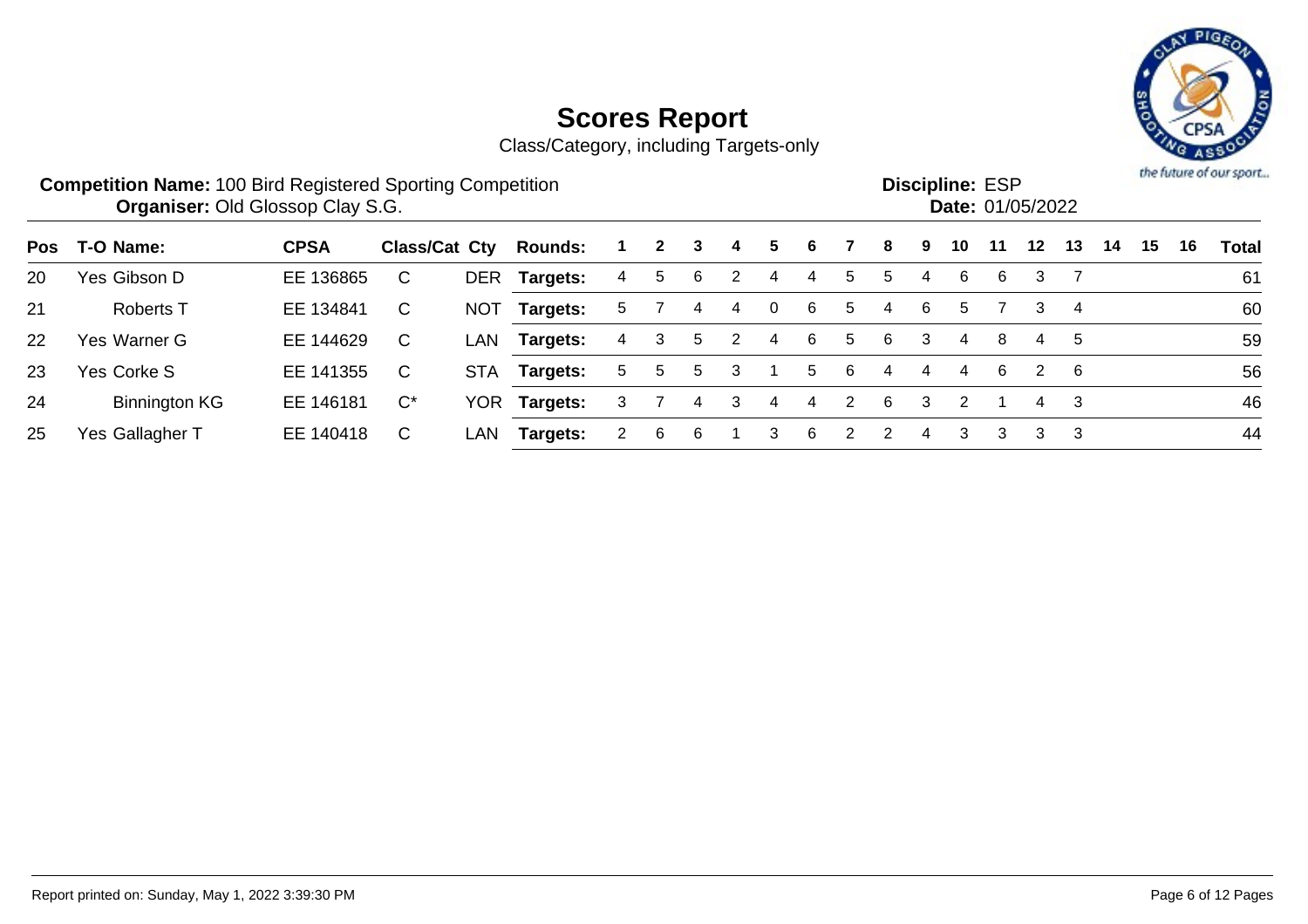

|   | <b>Competition Name: 100 Bird Registered Sporting Competition</b> | <b>Organiser: Old Glossop Clay S.G.</b> |     |     |                                                              |             |  |  |  |               | <b>Discipline: ESP</b><br>Date: 01/05/2022 |  |  |  | the future of our sport |
|---|-------------------------------------------------------------------|-----------------------------------------|-----|-----|--------------------------------------------------------------|-------------|--|--|--|---------------|--------------------------------------------|--|--|--|-------------------------|
|   | Pos T-O Name:                                                     | <b>CPSA</b>                             |     |     | Class/Cat Cty Rounds: 1 2 3 4 5 6 7 8 9 10 11 12 13 14 15 16 |             |  |  |  |               |                                            |  |  |  | Total                   |
|   | Dale LJ                                                           | EE 126669                               | LDY |     | STA Targets: 6 8 7 5 6 8 7 8 7 8 7 6 7                       |             |  |  |  |               |                                            |  |  |  | 90                      |
| 2 | Yes Bratt AC                                                      | EE 139378                               | LDY |     | CHE Targets: 7 8 6 2 6 5 7 5 6 6 6 2 6                       |             |  |  |  |               |                                            |  |  |  | 72                      |
|   | Yes Hill G                                                        | EE 119048                               | LDY | LAN | Targets:                                                     | 6 8 5 4 2 5 |  |  |  | 5 6 4 4 5 8 7 |                                            |  |  |  | 69                      |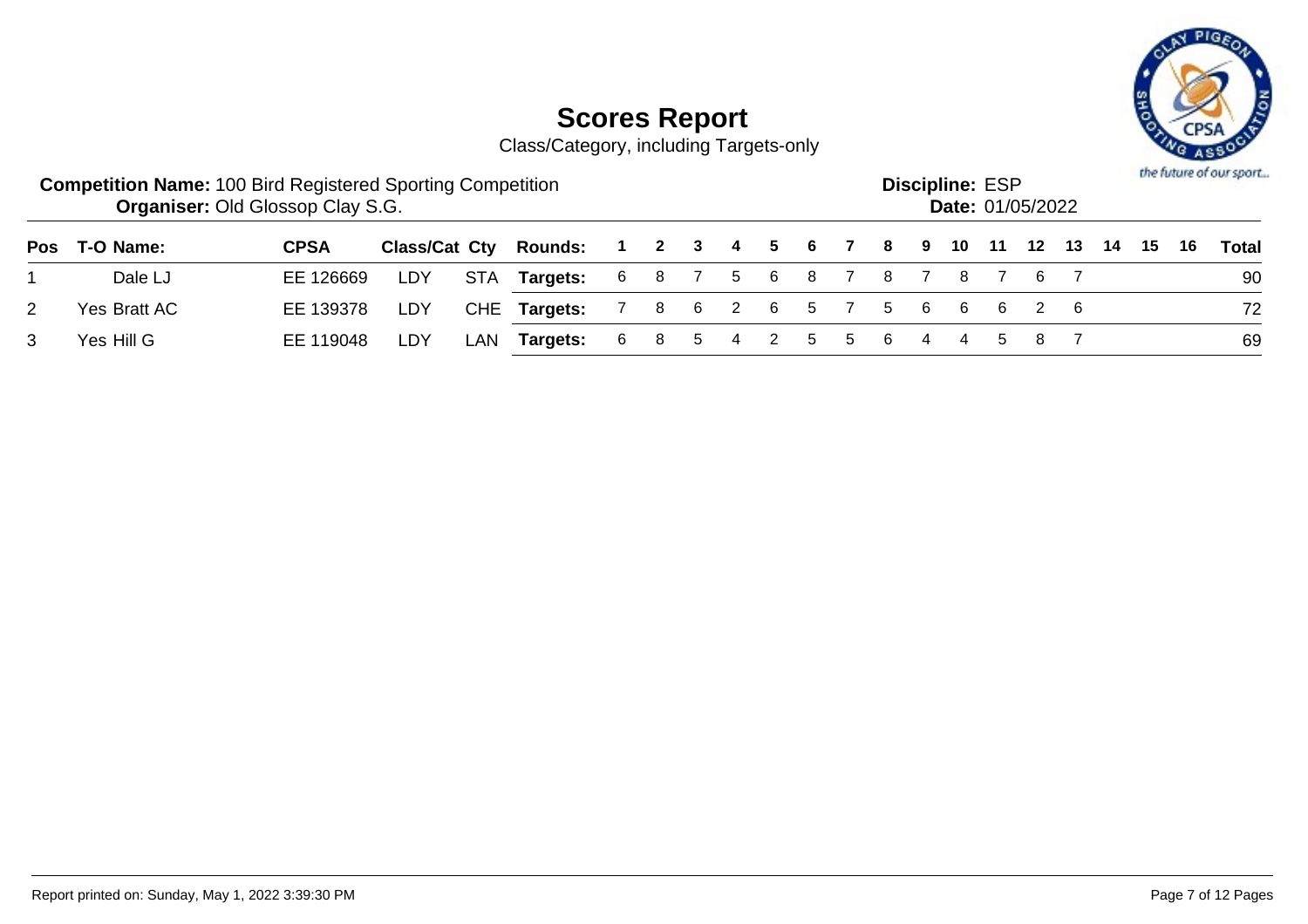Pos T-O Name: CPSA Class/Cat Cty Rounds: 1 2 3 4 5 6 7 8 9 10 11 12 13 14 15 16 Total

Class/Category, including Targets-only



#### **Competition Name:** 100 Bird Registered Sporting Competition **EXP EXP Competition EXP Organiser:** Old Glossop Clay S.G. **Community Contract Contract Contract Contract Contract Contract Contract Contract Contract Contract Contract Contract Contract Contract Contract Contract Contract Contract Contract Contr**

**Discipline:**

|    | Ward S           | EE 130288      | <b>SNR</b> | <b>STA</b> | <b>Targets:</b> |              | 8 | 8 | 6  | 6               | 8 | 8 | 8              | 8 | 8              | 8              | $\overline{7}$ | $\overline{7}$ | 97 |
|----|------------------|----------------|------------|------------|-----------------|--------------|---|---|----|-----------------|---|---|----------------|---|----------------|----------------|----------------|----------------|----|
| 2  | Davies GN        | WW 1033        | <b>SNR</b> |            | WDB Targets:    |              | 8 | 8 | 6  | 6               | 7 | 8 | $\overline{7}$ | 8 |                | 8              | 6              | 8              | 94 |
| 2  | Oakley M         | EE 124615      | <b>SNR</b> | <b>CHE</b> | <b>Targets:</b> | 8            |   |   | 6  | 5               | 8 | 8 | 8              |   | 8              |                |                | 8              | 94 |
| 4  | Yes Hardy J      | EE 134215      | <b>SNR</b> |            | YOR Targets:    | 8            |   | 8 | 5. | 5               | 8 | 8 | 8              | 8 | 6              | 8              | 6              | 8              | 93 |
| 5  | Parkin-Coates A  | EE 96891       | <b>SNR</b> |            | YOR Targets:    | 8            | 8 | 8 | 5  | 6               | 6 |   | $\overline{7}$ | 8 |                | 8              | 6              | 8              | 92 |
| 6  | Humphreys P      | <b>WW 1858</b> | <b>SNR</b> |            | WDB Targets:    | 7            | 8 | 8 | 5  | 6               | 8 | 8 | 8              | 8 | $\overline{7}$ | 8              | $\overline{2}$ | 8              | 91 |
|    | Hunt C           | EE 117355      | <b>SNR</b> |            | DER Targets:    |              | 8 | 8 | 6  | 6               | 8 | 8 | 5              |   | 8              | 8              | 3              | 8              | 90 |
|    | <b>Miller TW</b> | EE 116766      | <b>SNR</b> | <b>DER</b> | <b>Targets:</b> | 8            | 6 | 8 | 5. | 4               | 8 | 8 | 6              |   | 8              | 8              |                | $\overline{7}$ | 90 |
| 9  | Cyffin-Jones M   | EE 123747      | <b>SNR</b> |            | SHR Targets:    | 7            | 8 | 8 | 5. | 6               | 7 | 8 | 6              | 8 | 8              | $\overline{7}$ | 3              | 8              | 89 |
| 10 | Jones A          | EE 113535      | <b>SNR</b> |            | WAL Targets:    | 7            |   | 8 | 4  | 5               |   |   | 7              | 8 | 6              | 7              |                | 8              | 88 |
| 11 | Yes Booth T      | EE 124132      | <b>SNR</b> |            | YOR Targets:    | 8            | 8 | 8 | 4  | 4               | 8 | 8 | 6              | 6 | 7              | 8              | 4              | 8              | 87 |
| 11 | Dale JK          | EE 128989      | <b>SNR</b> | <b>STA</b> | <b>Targets:</b> | 8            | 8 | 8 | 6  | 4               | 7 |   | 8              | 8 | 5              | 8              | 4              | 6              | 87 |
| 11 | <b>Emmott JP</b> | EE 101666      | <b>SNR</b> | LAN        | <b>Targets:</b> | 5            |   |   | 6  | 6               | 8 | 8 | 7              | 6 | 8              | $\overline{7}$ | 4              | 8              | 87 |
| 14 | Davies G         | EE 140600      | <b>SNR</b> | <b>DER</b> | <b>Targets:</b> | 6            |   | 8 | 6  | 5               | 8 |   | 6              | 8 | 5              | 7              | 4              | 8              | 85 |
| 14 | Yes Humphreys RJ | EE 116152      | <b>SNR</b> |            | WAL Targets:    | $\mathbf{7}$ | 8 | 8 | 4  | 5               |   | 8 | 8              |   | 5              | $\overline{7}$ | 3              | 8              | 85 |
| 14 | <b>Tickle C</b>  | EE 142524      | <b>SNR</b> | LAN        | <b>Targets:</b> | 6            | 8 | 5 | 5  | 4               |   | 8 | 5              | 8 | 6              | 8              |                | 8              | 85 |
| 17 | <b>Barnes AC</b> | EE 119611      | <b>SNR</b> | <b>DER</b> | Targets:        | 5            | 8 |   | 5  | $5\phantom{.0}$ | 6 |   | 8              | 6 | 6              | 8              | 4              | -8             | 83 |
|    |                  |                |            |            |                 |              |   |   |    |                 |   |   |                |   |                |                |                |                |    |

 Yes Dixon AL EE 123921 SNR DER **Targets:** 6 8 7 6 3 8 7 6 6 8 8 3 7 83 Firn WJ EE 139478 SNR YOR **Targets:** 7 8 7 4 4 7 6 7 5 6 8 7 6 82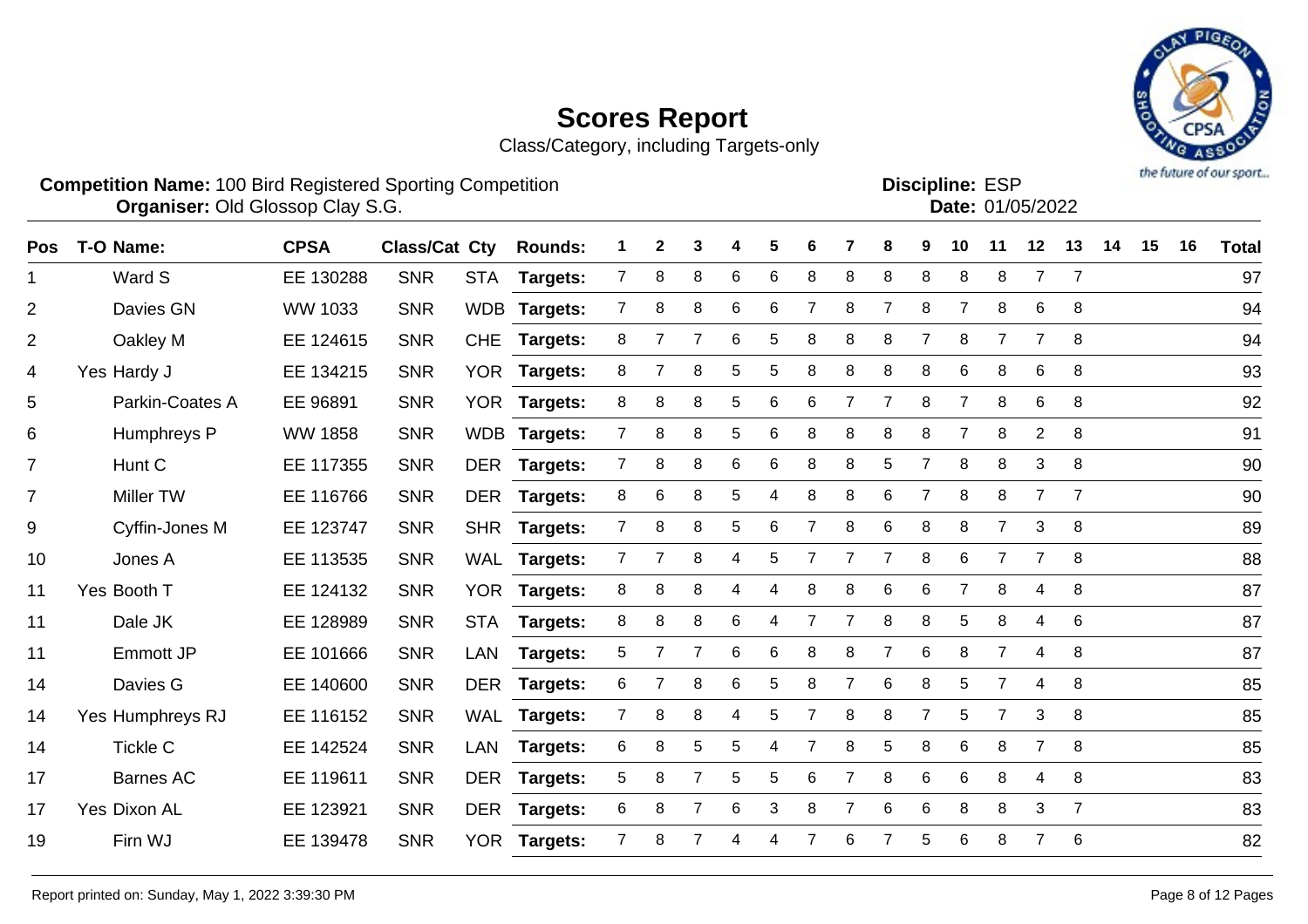

| <b>Competition Name: 100 Bird Registered Sporting Competition</b>                     | <b>Organiser: Old Glossop Clay S.G.</b> |  |  |  |  |  |  |  | <b>Discipline: ESP</b> | <b>Date: 01/05/2022</b> |  |  | the future of our sport |
|---------------------------------------------------------------------------------------|-----------------------------------------|--|--|--|--|--|--|--|------------------------|-------------------------|--|--|-------------------------|
| Class/Cat Cty Rounds: 1 2 3 4 5 6 7 8 9 10 11 12 13 14 15 16<br>CPSA<br>Pos T-O Name: |                                         |  |  |  |  |  |  |  |                        |                         |  |  | <b>Total</b>            |

| ros | <b>1-0 Name:</b>     | <b>UPJA</b> | Giassigat Giv |            | <b>ROUNDS:</b>  |                | ◢              | J              |   |                 | O              |                | $\mathbf o$    | ັ              | ΙV             | $\mathbf{L}$   | $\overline{2}$ | IJ             | -14 | IJ | ΙO | <u>i otal</u> |
|-----|----------------------|-------------|---------------|------------|-----------------|----------------|----------------|----------------|---|-----------------|----------------|----------------|----------------|----------------|----------------|----------------|----------------|----------------|-----|----|----|---------------|
| 19  | Sutton D             | EE 138882   | <b>SNR</b>    | <b>CHE</b> | <b>Targets:</b> | 8              | $\overline{7}$ | 8              | 4 | 4               | 5              | 8              | 6              | 6              | $\overline{7}$ | 5              | $\overline{7}$ | $\overline{7}$ |     |    |    | 82            |
| 21  | Cadwell D            | EE 144710   | <b>SNR</b>    | <b>DER</b> | <b>Targets:</b> | 7              |                | 6              | 5 | 3               | 7              | 6              | 6              | 6              | 7              | 8              | 4              | 8              |     |    |    | 80            |
| 21  | Colclough M          | EE 126474   | <b>SNR</b>    | <b>CHE</b> | Targets:        | 8              |                | 5              | 5 | 5               | 6              | 8              | 6              | 6              |                | $\overline{7}$ | 4              | 6              |     |    |    | 80            |
| 21  | Cooper J             | EE 145923   | <b>SNR</b>    |            | DER Targets:    | 8              | 8              | 8              | 3 | 5               | 6              | 5              | $\overline{7}$ | 6              | $\overline{7}$ | 5              | 6              | 6              |     |    |    | 80            |
| 21  | Woodward A           | EE 132761   | <b>SNR</b>    | <b>CHE</b> | <b>Targets:</b> | $\overline{7}$ | $\overline{7}$ | 5              | 3 | 5               | 7              | 8              | $\overline{7}$ | 5              | 6              | 8              | 4              | 8              |     |    |    | 80            |
| 25  | Yes Griffith MP      | EE 135017   | <b>SNR</b>    |            | YOR Targets:    | $\mathbf{7}$   | 8              | 6              | 4 | 6               | 8              | 6              | 8              | 6              | 5              | $\overline{7}$ |                | $\overline{7}$ |     |    |    | 79            |
| 26  | <b>Yes Farrell M</b> | EE 132753   | <b>SNR</b>    | <b>CHE</b> | Targets:        | 5              | 6              | 8              | 3 | 3               | 8              | 8              | 8              | 5              | 6              | 6              | 4              | 8              |     |    |    | 78            |
| 26  | Nolan S              | EE 144519   | <b>SNR</b>    | LAN        | Targets:        | 7              |                | 8              | 5 | 5               |                | 8              | $\overline{7}$ | 5              | 5              | 6              |                | $\overline{7}$ |     |    |    | 78            |
| 28  | Gombos P             | EE 87693    | <b>SNR</b>    | LAN        | Targets:        | 6              |                | 7              | 3 | 5               | 5              | 6              | 6              | 6              | $\overline{7}$ | 8              | 4              | $\overline{7}$ |     |    |    | 77            |
| 28  | <b>Platts DA</b>     | EE 145193   | <b>SNR</b>    |            | DER Targets:    | 6              | 6              | $\overline{7}$ | 4 | 3               | 8              | 6              | 6              | 6              | $\overline{7}$ | 7              | 5              | 6              |     |    |    | 77            |
| 30  | Hart R               | EE 131982   | <b>SNR</b>    | <b>NOT</b> | <b>Targets:</b> | 5              | 8              | 8              | 4 | -1              | 6              | $\overline{7}$ | 6              | 8              | 6              | 8              | $\overline{2}$ | $\overline{7}$ |     |    |    | 76            |
| 31  | Yes Humphreys DI     | EE 104234   | <b>SNR</b>    | WAL        | <b>Targets:</b> | $\overline{7}$ | 5              | 5              | 4 | $6\phantom{1}6$ | 5              | $\overline{7}$ | 6              | $\overline{7}$ | $\,6$          | 6              | 3              | 8              |     |    |    | 75            |
| 31  | Newton I             | EE 141122   | <b>SNR</b>    | LAN        | Targets:        | 8              |                | $\overline{7}$ | 6 | 6               | $\overline{7}$ | 4              | 6              | 7              | 5              | 5              | $\overline{2}$ | $\sqrt{5}$     |     |    |    | 75            |
| 33  | Farmer GP            | EE 135574   | <b>SNR</b>    | LAN        | Targets:        | $\mathbf{7}$   | 5              | 8              | 4 | 4               | 5              | $\overline{7}$ | $\overline{7}$ | 4              | 8              | 5              | 3              | 5              |     |    |    | 72            |
| 34  | Yes Barnes NJ        | EE 119618   | <b>SNR</b>    | DER        | <b>Targets:</b> | 6              | 6              | 4              | 4 | 5               | 7              |                | 6              | 6              | 3              | $\overline{7}$ | 5              | $\overline{4}$ |     |    |    | 70            |
| 34  | <b>Buckley SJW</b>   | EE 143716   | <b>SNR</b>    | LAN        | Targets:        | 7              | $\overline{7}$ | 6              | 3 | 5               | 8              |                | 5              | 5              | 4              | 6              | $\mathbf{0}$   | $\overline{7}$ |     |    |    | 70            |
| 34  | Daw J                | EE 142281   | <b>SNR</b>    | LAN        | <b>Targets:</b> | 6              | 6              | $\overline{7}$ | 5 | 3               | 6              |                | 6              | $\overline{7}$ | 3              | 5              | 3              | 6              |     |    |    | 70            |
| 34  | <b>Highley DA</b>    | EE 140213   | <b>SNR</b>    | <b>YOR</b> | <b>Targets:</b> | 6              |                | $\overline{2}$ | 5 | $\overline{2}$  |                | 5              | 8              |                | $6\phantom{1}$ | 6              | 4              | 5              |     |    |    | 70            |
| 38  | <b>Heaford JNT</b>   | EE 142346   | <b>SNR</b>    | <b>CHE</b> | <b>Targets:</b> | 4              | 5              | 8              | 2 | 5               | 5              | 6              |                | 5              | 5              | $\overline{7}$ | $\overline{2}$ | $\overline{7}$ |     |    |    | 68            |
|     |                      |             |               |            |                 |                |                |                |   |                 |                |                |                |                |                |                |                |                |     |    |    |               |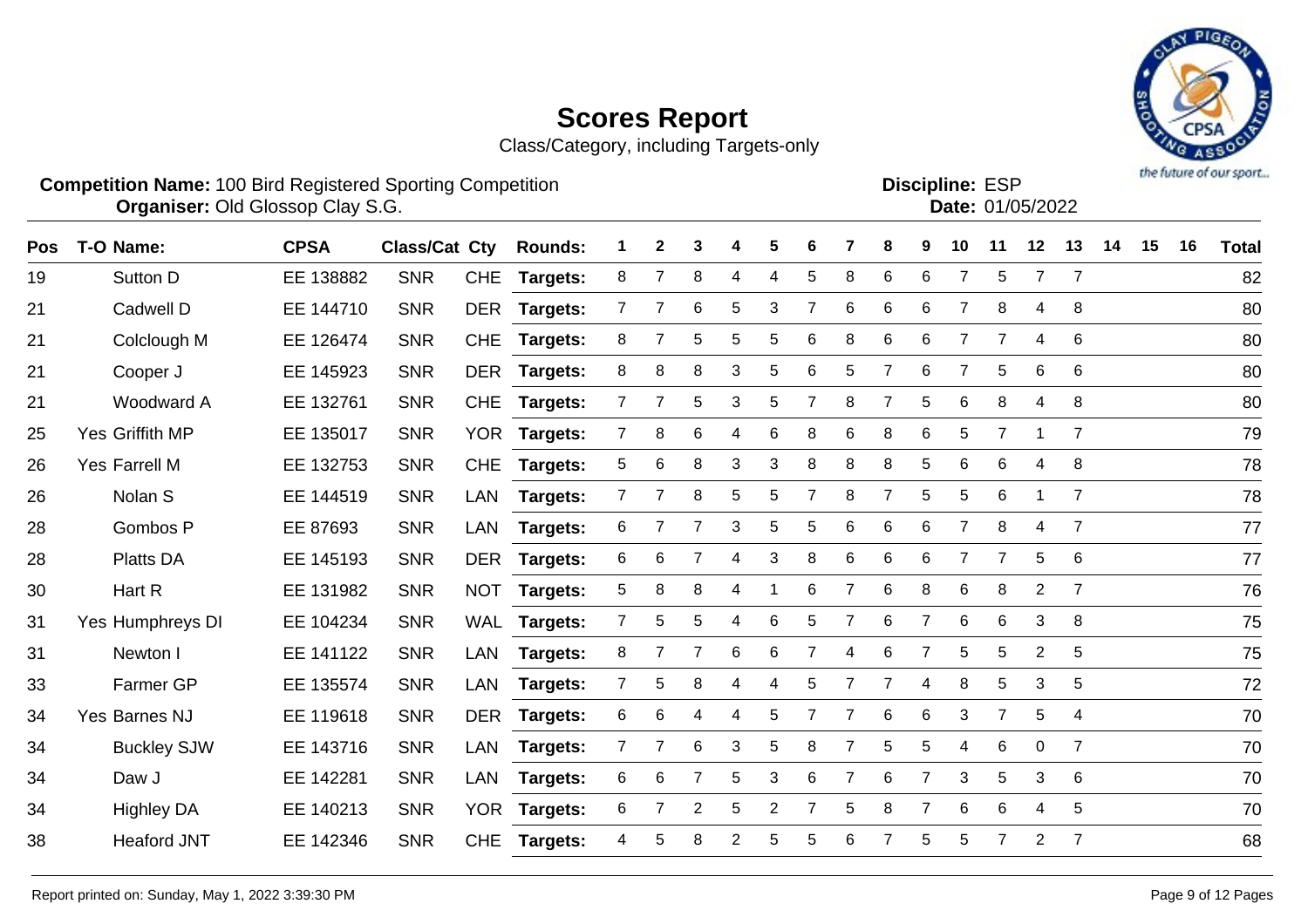

| <b>Competition Name: 100 Bird Registered Sporting Competition</b><br><b>Organiser: Old Glossop Clay S.G.</b> |                      |             |               |            |                 |    |   |   |   |          |   |   |    |   |    | <b>Discipline: ESP</b> | <b>Date: 01/05/2022</b> |    |    |    | the future of our sport<br>16<br>Total |    |  |  |  |  |  |  |  |  |
|--------------------------------------------------------------------------------------------------------------|----------------------|-------------|---------------|------------|-----------------|----|---|---|---|----------|---|---|----|---|----|------------------------|-------------------------|----|----|----|----------------------------------------|----|--|--|--|--|--|--|--|--|
| Pos                                                                                                          | T-O Name:            | <b>CPSA</b> | Class/Cat Cty |            | <b>Rounds:</b>  |    | 2 | 3 | 4 | 5        | 6 |   | 8. | 9 | 10 | 11                     | 12 <sup>1</sup>         | 13 | 14 | 15 |                                        |    |  |  |  |  |  |  |  |  |
| 39                                                                                                           | <b>Allcock SJ</b>    | EE 145066   | <b>SNR</b>    | <b>DER</b> | Targets:        | 5  | 8 |   | 4 | 6        | 8 |   | 5. | 3 |    | 6                      | 0                       | 6  |    |    |                                        | 66 |  |  |  |  |  |  |  |  |
| 39                                                                                                           | <b>Richardson NR</b> | EE 140516   | <b>SNR</b>    | <b>YOR</b> | Targets:        | 5. |   |   | 6 | 3        |   | 8 | 5  | 4 |    | 5.                     | 4                       | 4  |    |    |                                        | 66 |  |  |  |  |  |  |  |  |
| 41                                                                                                           | Haworth P            | EE 125393   | <b>SNR</b>    | LAN        | Targets:        | 6  | 6 | 4 | 3 | 5        | 8 | 6 | 6  | 3 | 2  | 4                      | 4                       |    |    |    |                                        | 64 |  |  |  |  |  |  |  |  |
| 41                                                                                                           | Samworth A           | EE 142272   | <b>SNR</b>    | <b>CHE</b> | <b>Targets:</b> | 5. |   | 5 |   | 6        |   | 6 |    | 3 | 3  | 4                      | 3                       | -6 |    |    |                                        | 64 |  |  |  |  |  |  |  |  |
| 43                                                                                                           | <b>Roberts T</b>     | EE 134841   | <b>SNR</b>    | <b>NOT</b> | Targets:        | 5. |   | 4 | 4 | $\Omega$ | 6 | 5 | 4  | 6 | 5  |                        | 3                       | 4  |    |    |                                        | 60 |  |  |  |  |  |  |  |  |
| 44                                                                                                           | Yes Corke S          | EE 141355   | <b>SNR</b>    | <b>STA</b> | Targets:        | 5. | 5 | 5 |   |          | 5 | 6 | 4  | 4 | 4  | 6                      | 2                       | -6 |    |    |                                        | 56 |  |  |  |  |  |  |  |  |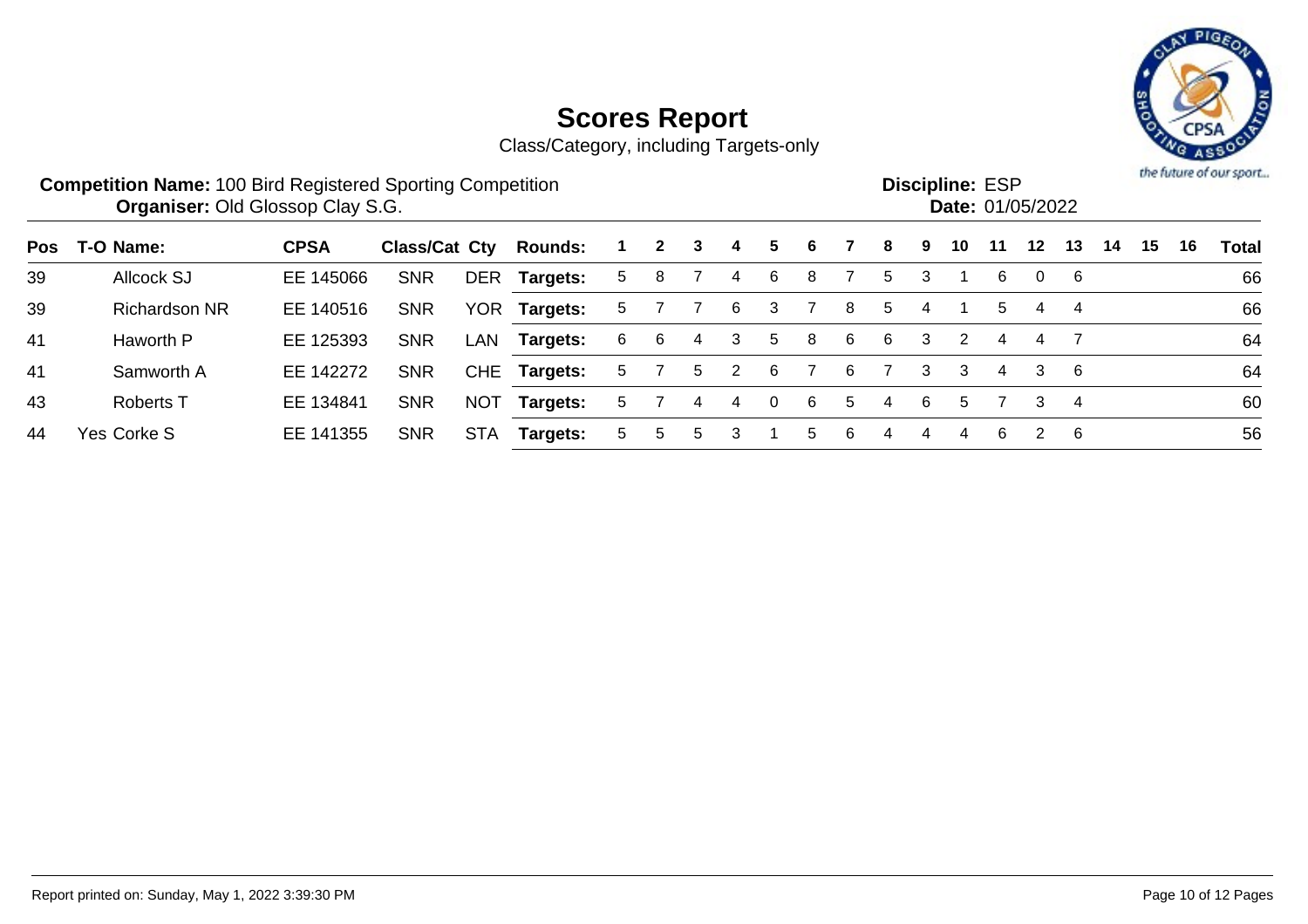Class/Category, including Targets-only



**Competition Name:** 100 Bird Registered Sporting Competition **EXP EXP Competition EXP Organiser:** Old Glossop Clay S.G. **Community Contract Contract Contract Contract Contract Contract Contract Contract Contract Contract Contract Contract Contract Contract Contract Contract Contract Contract Contract Contr** 

| <b>Discipline: ESP</b> |                  |
|------------------------|------------------|
|                        | Date: 01/05/2022 |
|                        |                  |

| Pos            | T-O Name:         | <b>CPSA</b> | <b>Class/Cat Cty</b> |            | <b>Rounds:</b>  |                | 2              | 3              |   | 5 | 6 |                | 8              | 9              | 10             | 11             | 12             | 13             | 14 | 15 | 16 | <b>Total</b> |
|----------------|-------------------|-------------|----------------------|------------|-----------------|----------------|----------------|----------------|---|---|---|----------------|----------------|----------------|----------------|----------------|----------------|----------------|----|----|----|--------------|
| 1              | Moss FA           | EE 69625    | <b>VET</b>           | <b>CHE</b> | Targets:        | 8              | 8              | 8              | 6 | 6 |   | $\overline{7}$ | $\overline{7}$ | 8              | $\overline{7}$ | 8              | 7              | $\overline{7}$ |    |    |    | 94           |
| $\overline{2}$ | Yes Stubbs I      | EE 123741   | <b>VET</b>           | <b>CHE</b> | Targets:        | 8              | 8              | 7              | 5 | 5 | 8 | 8              | 8              | 8              | $\overline{7}$ | 8              | 3              | 8              |    |    |    | 91           |
| $\overline{2}$ | Waterman N        | EE 83554    | <b>VET</b>           | <b>CHE</b> | Targets:        | $\overline{7}$ | 8              | 8              | 4 | 5 | 8 | 8              | $\overline{7}$ | 8              | $\overline{7}$ | 8              | 6              | $\overline{7}$ |    |    |    | 91           |
| 4              | Dumelow D         | EE 104983   | <b>VET</b>           |            | DER Targets:    | 8              | $\overline{7}$ | $\overline{7}$ | 6 | 6 | 8 | 8              | $\overline{7}$ | 6              | 6              | 4              | 8              | 8              |    |    |    | 89           |
| 5              | Yes Bate P        | EE 85393    | <b>VET</b>           |            | DER Targets:    | $\overline{7}$ | $\overline{7}$ | 8              | 4 | 3 | 8 | 8              | $\overline{7}$ | $\overline{7}$ | 8              | $\bf 8$        | $\overline{c}$ | 8              |    |    |    | 85           |
| 6              | Read AJ           | EE 64203    | <b>VET</b>           |            | DER Targets:    | $\overline{7}$ | 8              | 4              | 4 | 5 | 7 | $\overline{7}$ | $\overline{7}$ | 8              | 6              | $\overline{7}$ | 6              | 8              |    |    |    | 84           |
| $\overline{7}$ | Thompson B        | EE 85282    | <b>VET</b>           | <b>YOR</b> | <b>Targets:</b> | 8              | 8              | $\overline{7}$ | 6 | 4 | 5 | 6              | 7              | 5              | 6              | 8              | 5              | 8              |    |    |    | 83           |
| 8              | Cockerham J       | EE 144605   | <b>VET</b>           |            | YOR Targets:    | $\overline{7}$ | 8              | $\overline{7}$ | 5 | 5 | 7 | $\overline{7}$ | 6              | $\overline{7}$ | 5              | 7              | 4              | $\overline{7}$ |    |    |    | 82           |
| 9              | Yes Hough S       | EE 113044   | <b>VET</b>           | <b>CHE</b> | <b>Targets:</b> | $\overline{7}$ | 8              | 5              | 3 | 6 | 7 | 6              | $\,6\,$        | $\,6$          | $\overline{7}$ | 6              | 7              | 6              |    |    |    | 80           |
| 10             | Hall D            | EE 127786   | <b>VET</b>           |            | DER Targets:    | 5              | 3              | 6              | 6 | 3 | 8 | $\overline{7}$ | $\overline{7}$ | 8              | 4              | 7              | 5              | $\overline{7}$ |    |    |    | 76           |
| 11             | Dunn R            | EE 141107   | <b>VET</b>           | <b>LAN</b> | Targets:        | $\overline{7}$ | 8              |                | 6 | 3 | 6 | 6              | 7              | 3              | 8              | $\overline{7}$ | 4              | 3              |    |    |    | 75           |
| 11             | Yes Gallagher J   | EE 107984   | <b>VET</b>           | LAN        | Targets:        | $\overline{7}$ |                | 5              | 4 | 6 |   |                | $\overline{7}$ | 8              | 4              | 4              | 4              | 5              |    |    |    | 75           |
| 11             | Wildig SW         | EE 90934    | <b>VET</b>           |            | YOR Targets:    | $\overline{7}$ | 8              | $\overline{7}$ | 0 | 5 | 6 | 8              | 5              | 6              | 6              | 5              | 5              | $\overline{7}$ |    |    |    | 75           |
| 14             | <b>Miller KT</b>  | EE 118545   | <b>VET</b>           |            | DER Targets:    | 6              | 4              | $\overline{7}$ | 4 | 3 | 8 | 6              | $\,6$          | 5              | $\overline{7}$ | $\overline{7}$ | 4              | $\overline{7}$ |    |    |    | 74           |
| 15             | Yes Holt S        | EE 127339   | <b>VET</b>           |            | YOR Targets:    | 6              | 6              | $\overline{7}$ | 5 | 6 | 5 | $\overline{7}$ | 5              | 5              | 6              | 6              | 4              | 5              |    |    |    | 73           |
| 15             | Wiseman A         | EE 132244   | <b>VET</b>           | <b>YOR</b> | <b>Targets:</b> | 6              | 7              | $\sqrt{5}$     | 4 | 5 |   | 6              | 6              | 4              | $\overline{7}$ | $\overline{7}$ | 4              | 5              |    |    |    | 73           |
| 17             | <b>Boydell GJ</b> | EE 97589    | <b>VET</b>           | LAN        | Targets:        | 6              | $\overline{7}$ | $\sqrt{5}$     | 5 | 4 | 7 | 6              | 4              | 6              | 6              | 6              | 3              | $\overline{7}$ |    |    |    | 72           |
| 18             | Wragg D           | EE 34044    | <b>VET</b>           | <b>DER</b> | <b>Targets:</b> | 4              |                | 7              | 4 | 4 | 4 | 8              | $\,6\,$        | $6\phantom{1}$ | $\overline{2}$ | $\overline{7}$ | 4              | 8              |    |    |    | 71           |
| 19             | Yes Baguley P     | EE 106136   | <b>VET</b>           | <b>CHE</b> | <b>Targets:</b> | 4              |                |                |   | 3 |   |                | 6              | 5              | 6              | 8              |                | 8              |    |    |    | 70           |
|                |                   |             |                      |            |                 |                |                |                |   |   |   |                |                |                |                |                |                |                |    |    |    |              |